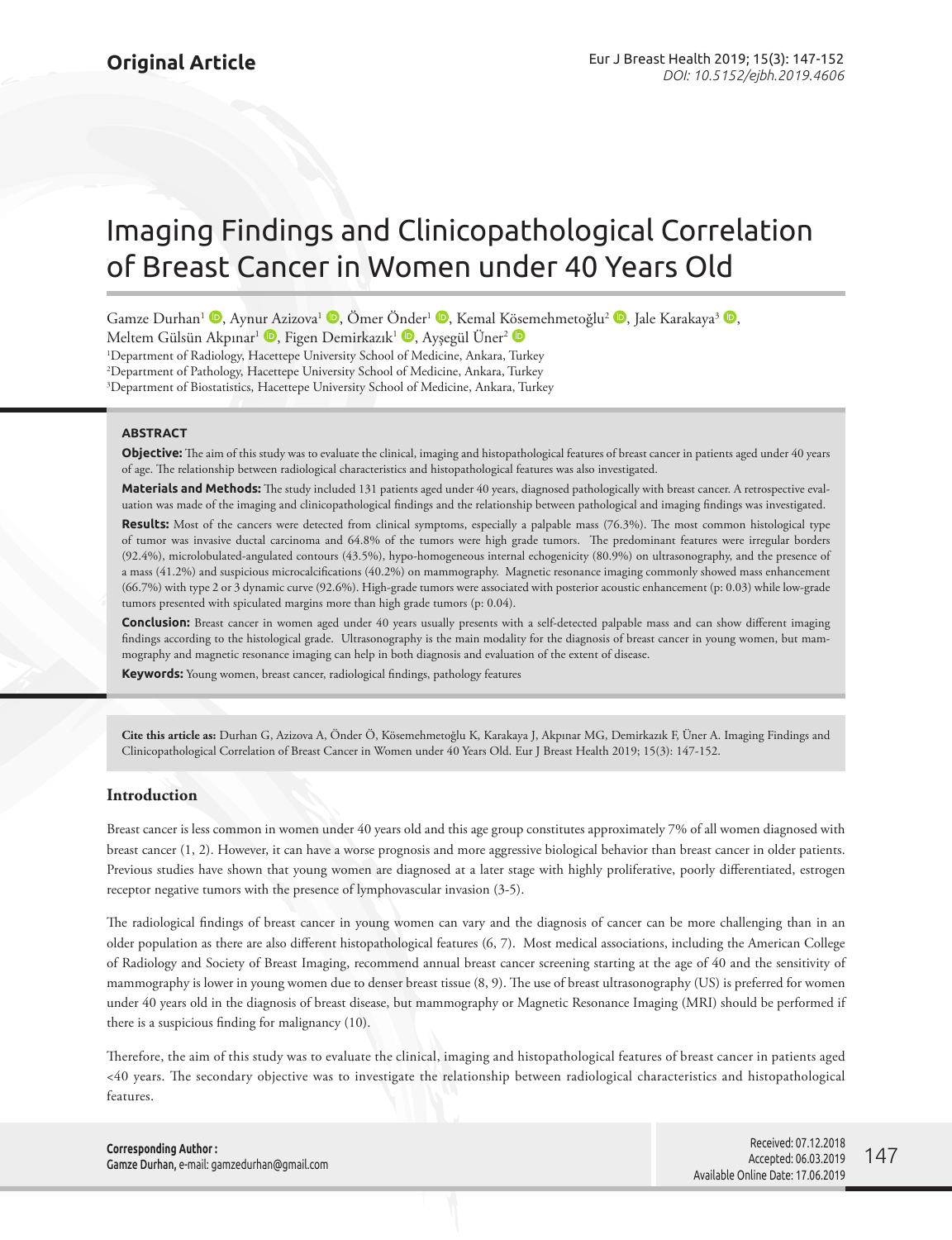# **Materials and Methods**

# **Patients**

Approval for the study was granted by the Hacettepe University Ethics Commission. Informed consent was not required because of the retrospective nature of the study.

A retrospective review was made of 2619 women applied with breast core needle biopsy between June 2011 and December 2017. A total of 443 patients were under 40 years old. Those with benign pathology results were excluded from the study and thus 131 patients diagnosed with breast cancer were included for evaluation in the study.

# **Imaging**

All patients underwent ultrasonography, 107 patients had mammography and only 27 patients had MRI. Patients aged >35 years with a family history and those with a personal history of breast cancer underwent mammography as the initial modality. For other patients, US was applied first and then mammography was performed because of suspicious findings. MRI was applied to 27 patients to evaluate the extent of breast cancer before breast-conserving surgery.

The US images were obtained using a 12 MHz linear probe on a Toshiba Aplio 400 device (Toshiba Medical Systems Corporation, Otawara, Japan). For the mammograms, standard mediolateral oblique and craniocaudal images were obtained using Seno essential mammography systems (General Electric, USA). The MRI scans were acquired with the patient in the prone position in a 1.5-Tesla MRI scanner (Signa HD, GE Medical Systems, USA) using a fourchannel phased array breast coil. The imaging protocol included the following sequences: axial T2-weighted fat saturated (TR/TE 5100/90 ms, slice thickness=2 mm, flip angle 90°, matrix 256x256), axial echo-planar DWI (TR/TE 2500/72, slice thickness =3 mm, matrix 256x256, diffusion gradient with b values of 0 and 500 s/ mm2 ), and axial T1-weighted fast spin echo pre-contrast MR images (TR/TE 4.3/2.1 ms, slice thickness=2 mm, flip angle 90°, matrix 512x512). Dynamic breast examination was performed after the injection of intravenous contrast material (Dotarem, Guerbet, Roissy, France) through the antecubital vein at a dose of 0.1 mmol/kg using a power injector (Medrad, Bayer HealthCare, Netherlands). After pre-contrast T1-weighted images, the following 5 axial T1-weighted post-contrast dynamic sequences (TR/TE 4.5/2.1 ms, slice thickness=2 mm, flip angle 10°, matrix 512x512) were obtained at intervals of 90 seconds.

## **Pathological examination**

The pathological reports were reviewed to determine histopathological type, tumor grade and immunohistochemical findings including Estrogen Receptor (ER), Progesterone Receptor (PR) and Human Epidermal Growth Receptor 2 (HER 2) status. HER 2 status was defined as positive for tumors with a score of 3+ and negative for tumors with scores of 0 and 1+. In tumors with a 2+ score, gene amplification using Fluorescence in situ Hybridization (FISH) analysis was used to confirm the HER 2 status. Testing negative for all three hormone receptors was defined as triple negative breast cancer.

# **Statistical Analysis**

Descriptive statistics including patient age, tumor size, clinical presentation, histopathological type, grade, immunohistochemical and radiological findings were presented as frequencies and percentages of categorical variables and means and standard deviations of quantitative variables. The Independent Samples t-test was performed to compare the means of two groups (grade1-2 and grade 3) and Pearson chi-square test, Yates' chi-square test or Fisher Exact tests were used to compare differences between groups for categorical variables including radiological findings and histopathological findings Spearman's rho correlation was used to examine the relationship between two quantitative variables. A value of  $p<0.05$  was accepted as statistically significant. All statistically analyses were performed using The Statistical Package for Social Sciences version 23.0 software (IBM Corp.; Armonk, NY, USA).

# **Results**

# **Clinical and histopathological data**

The clinical and histopathological features are presented in Table 1. Most cancers were detected from clinical symptoms, especially a palpable mass (101/131, 77% symptomatic, 100/131 patients with a palpable mass). 22.9% of patients were asymptomatic and were diagnosed with breast cancer when they underwent breast US due to personal or family breast cancer history. The most common histological type of tumor was invasive ductal carcinoma, 64.8% of tumors were high-grade, and 17.6% of tumors were triple negative.

# Table 1. Clinical and pathological characteristics of 131 patients

| <b>Characteristics</b>          | Number (%)     |
|---------------------------------|----------------|
| Mean age (year±SD)              | $34.2 \pm 3.6$ |
| Clinical presentation           |                |
| -Palpable mass                  | 100 (76.3)     |
| -Personal breast cancer history | 10(7.6)        |
| -Family breast cancer history   | 20 (15.3)      |
| -Bone metastasis                | 1(0.8)         |
| Histopathological type          |                |
| -Invasive ductal carcinoma      | 96 (73.3)      |
| -Invasive lobular carcinoma     | 5(3.8)         |
| -Mixed carcinoma                | 20 (15.3)      |
| -Mucinous type                  | 3(2.3)         |
| -DCIS                           | 7(5.3)         |
| <b>Tumor Grade</b>              |                |
| -Grade 1                        | 4(3.1)         |
| -Grade 2                        | 42 (32.1)      |
| -Grade 3                        | 85 (64.8)      |
| Immunohistochemical findings    |                |
| ER positivity                   | 87 (66.4)      |
| PR positivity                   | 71 (54.2)      |
| HER 2/Cerb positivity           | 34 (26.0)      |
| Triple negative                 | 23 (17.6)      |

SD: Standard deviation; DCIS: Ductal carcinoma in situ; ER: Estrogen receptor; PR: Progesterone receptor; HER 2: Human epidermal growth factor receptor-2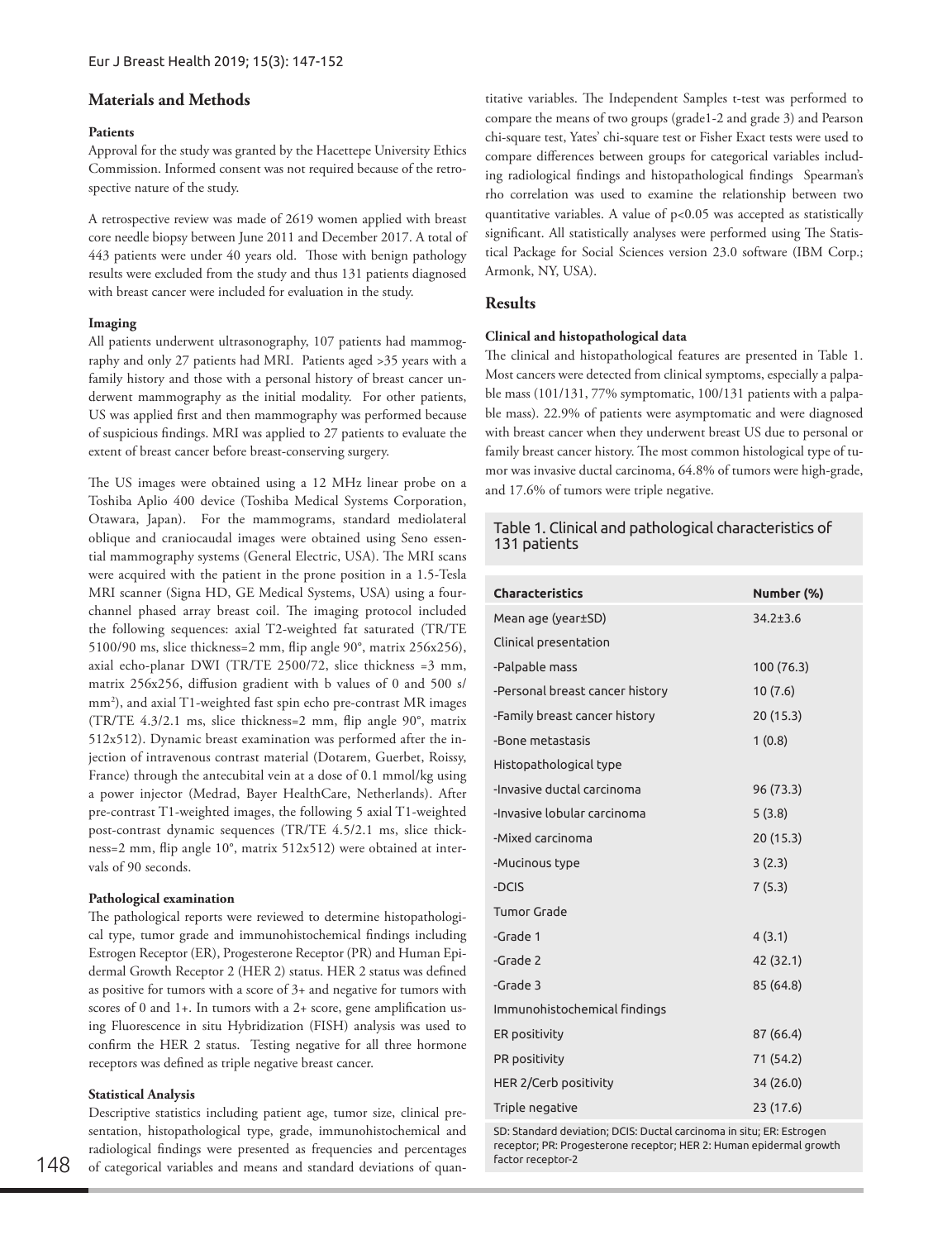# Table 2. Radiological findings of lesions

| Table 2. Radiological findings of lesions |                     | -Distortion                                                                                                                                             | 7(6.5)    |
|-------------------------------------------|---------------------|---------------------------------------------------------------------------------------------------------------------------------------------------------|-----------|
|                                           |                     | -Mass                                                                                                                                                   | 44 (41.2) |
| <b>Findings</b>                           | Number (%)          | -Mass shape                                                                                                                                             |           |
| Size (±SD) mm                             | $36.3 \ (\pm 28.3)$ | -Oval-round                                                                                                                                             | 9(8.3)    |
| Axillary lymphadenopathy in US            | 79 (60.3)           | -Irregular                                                                                                                                              | 35 (32.7) |
| Skin thickening                           | 24(18.3)            | -Mass margins                                                                                                                                           |           |
| Multifocality                             | 49 (37.4)           | -Circumscribed                                                                                                                                          | 1(0.9)    |
| BI-RADS category according to US-MMG      |                     | -Microlobulated                                                                                                                                         | 5(4.6)    |
| -BI-RADS 4A                               | 8(6.1)              | -Indistinct                                                                                                                                             | 13(12.1)  |
| -BI-RADS 4B                               | 16(12.2)            | -Obscured                                                                                                                                               | 17 (15.8) |
| -BI-RADS 4C                               | 16(12.2)            | -Spiculated                                                                                                                                             | 8(7.4)    |
| -BI-RADS 5                                | 91 (69.5)           | MRI findings (27 patients)                                                                                                                              |           |
| US Findings (131 patients)                |                     | -Mass                                                                                                                                                   | 18(66.7)  |
| -No abnormality                           | 5(3.8)              | -Non-mass enhancement                                                                                                                                   | 9(33.3)   |
| -Shape                                    |                     | - Kinetic curve                                                                                                                                         |           |
| -Irregular                                | 121 (92.4)          | -Type 1                                                                                                                                                 | 2(7.4)    |
| -Oval-round                               | 5(3.8)              | -Type 2 and 3                                                                                                                                           | 25(92.6)  |
| -Margin                                   |                     | -T2W signal intensity                                                                                                                                   |           |
| -Circumscribed                            | 2(1.5)              | -Isointense                                                                                                                                             | 18(66.7)  |
| -Microlobulated and angulated             | 57 (43.5)           | -Hyperintense                                                                                                                                           | 9(33.3)   |
| -Indistinct                               | 45 (34.4)           | Grade 1-2 (46)                                                                                                                                          |           |
| -Spiculated                               | 22 (16.8)           | -Spiculated margins                                                                                                                                     | 12(26.1)  |
| -Posterior acoustic feature               |                     | -Posterior acoustic enhancement                                                                                                                         | 5(10.9)   |
| -No feature                               | 76 (58.0)           | -Heterogeneous internal echogenicity                                                                                                                    | 4(8.7)    |
| -Acoustic enhancement                     | 29(22.1)            | -Microcalcifications                                                                                                                                    | 19 (50)   |
| -Acoustic shadowing                       | 26(19.8)            | -Mass enhancement in MRI                                                                                                                                | 4(57.1)   |
| -Echogenicity                             |                     | -T2W signal intensity                                                                                                                                   | 1(14.3)   |
| -Iso-homogeneous                          | 2(1.5)              | Grade 3 (85)                                                                                                                                            |           |
| -Hypo-homogeneous                         | 106 (80.9)          | -Spiculated margins                                                                                                                                     | 10(11.8)  |
| -Heterogeneous                            | 18 (13.8)           | -Posterior acoustic enhancement                                                                                                                         | 24 (28.2) |
| Mammography findings (107 patients)       |                     | -Heterogeneous internal echogenicity                                                                                                                    | 14(16.5)  |
| -No abnormality                           | 17(15.9)            | -Microcalcifications                                                                                                                                    | 24 (34.8) |
| -Abnormality                              | 90 (84.1)           | -Mass enhancement in MRI                                                                                                                                | 14 (70)   |
| -Microcalcifications                      | 43 (40.2)           | -T2W signal intensity                                                                                                                                   | 8(40)     |
| -Asymmetrical density                     | 29 (27.1)           | SD: Standard deviation; US: Ultrasonography; MMG: Mammography; MRI:<br>Magnetic resonance imaging; BI-RADS: Breast imaging reporting and<br>data system |           |

# **Imaging findings**

The radiological findings of tumors are summarized in Table 2. Breast Imaging Reporting and Data System (BI-RADS) categorisation was applied according to the US and mammography findings. Most patients were categorized as BI-RADS 5, and only 8 patients as BI-RADS 4A. The mean size of tumors was 36.3 mm. 60.3% of patients had axillary lymphadenopathy, which was also proven to be malignant pathologically. Skin thickening was present in 24 (18.3%) patients, and multifocal/multicentric tumors were seen in 49(37.4%).

## **US**

Ultrasonography was performed on all the patients. In 5 (3.8%) patients, no abnormality was determined on US and these cases were diagnosed with microcalcifications seen on mammography. The predominant features on US were irregular shape (121, 92.4%), microlobulated-angulated margins (57, 43.5%) and hypo-homogeneous internal echogenicity (106, 80.9%). Most patients (76, 58%) did not have a posterior acoustic feature, and 22.1% of patients demonstrated posterior acoustic enhancement. 149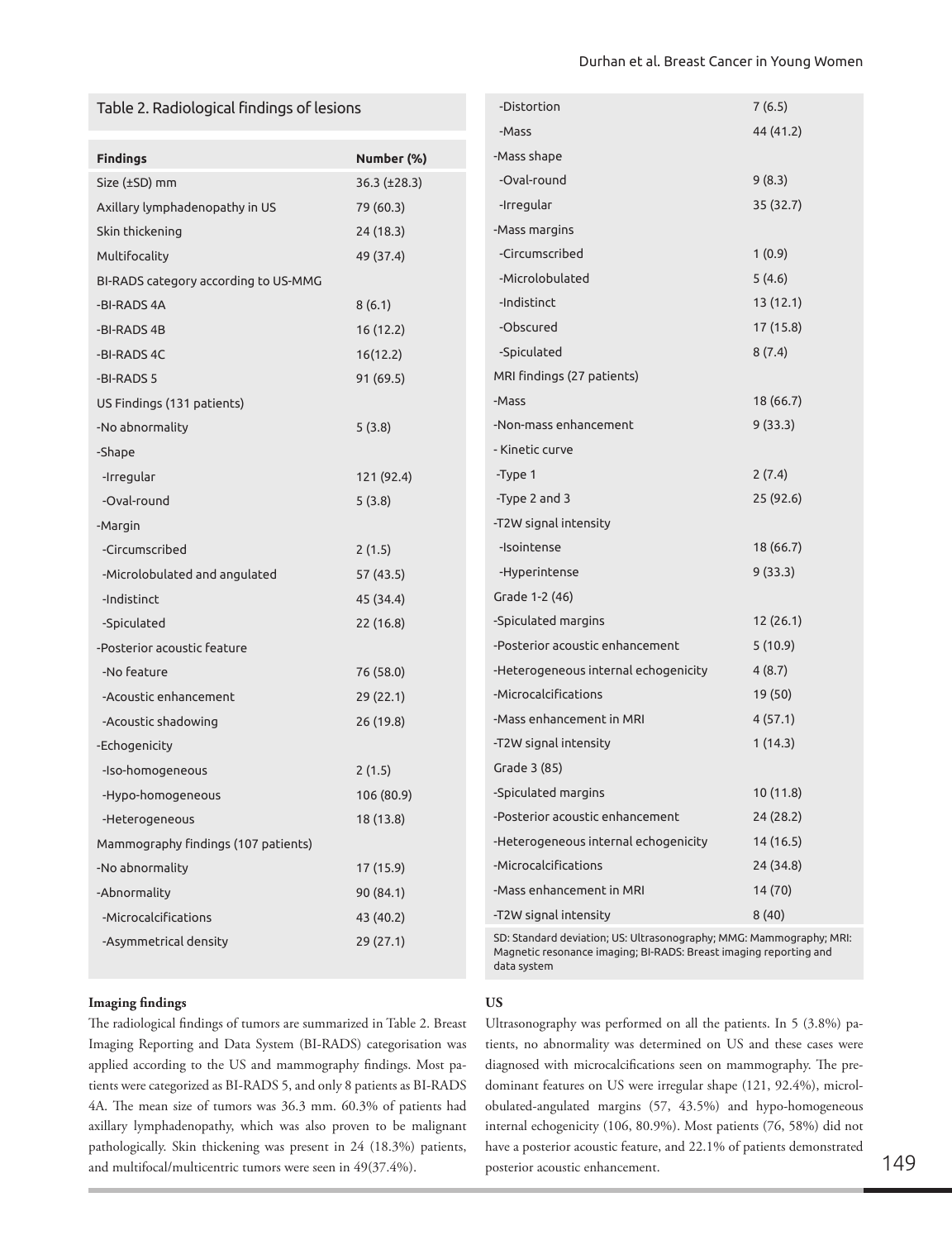

**Figure 1. a-c.** Malignant pleomorphic microcalcifications are seen on mammography (a), ultrasonography (b) and micropure imaging (c) in a 27-year old patient with grade 3 breast cancer



#### **Mammography**

Mammography was applied to 107 patients (81.6%) and on 84.1 % of these images an abnormality was determined. The most common abnormality on mammography was the presence of a mass (44/107, 41.2%), followed by suspicious microcalcifications (43/107, 40.2%) (Figure 1). In 5 patients, the diagnosis was made based on the presence of microcalcifications on mammography only. The most frequently seen shape on mammography was irregular, and the most common margin feature was obscured.

### **MRI**

All of the patients were diagnosed with US and mammography findings. MRI was applied to 27 (20.6%) patients to evaluate the extent of the disease before surgery. Of these 27 cases, 18 (66.7%) presented with mass enhancement, and 9 (33.3%) presented with non-mass enhancement. Most patients demonstrated type 2 or 3 dynamic curve (25/27, 92.6%). In 9 of 27 (33.3%) patients the cancer was hyperintense, and the T2W signal intensity was predominantly isointense in 18 (66.7%).

**Relationship between histopathological features and imaging findings** High-grade tumors were associated with posterior acoustic enhance-150 ment (grade1, 2: 10.9%, grade 3: 28.2% p: 0.03), and low-grade tu-<br>In the current study, the majority of breast cancers in women under



**Figure 2. a, b.** Grade 2 invasive ductal cancer (a) shows spiculated margins, grade 3 invasive ductal cancer (b) demonstrates posterior acoustic enhancement on ultrasonography

mors presented with spiculated margins more than high-grade tumors (grade 1-2: 26.1%, grade 3: 11.8% p: 0.04) (Figure 2).

High pathological grade tumors showed more internal heterogeneity than grade 1 and 2 tumors (grade1-2: 8.7%, grade 3:16.5% p: 0.09) (Figure 2). On MRI, T2W hyperintensity was more commonly seen in high-grade tumors than low-grade tumors (grade1, 2: 14.3%, grade 3: 40% p: 0.3). (Figure 3). Skin thickening (grade 1, 2: 13%, grade 3: 21.2% p: 0.3) and the presence of axillary lymphadenopathy (grade 1, 2: 50%, grade 3: 65.9% p: 0.1) were more frequently seen in highgrade tumors than low-grade tumors, but these findings did not reach statistical significance.

The histopathological grade did not show any association with the other radiological findings including shape, margins, and microcalcifications. No statistically significant relationship was determined between immunohistochemical findings and imaging findings.

# **Discussion and Conclusion**

Breast cancer in young women is uncommon but shows more aggressive histopathological features and has a poorer prognosis (5, 11, 12).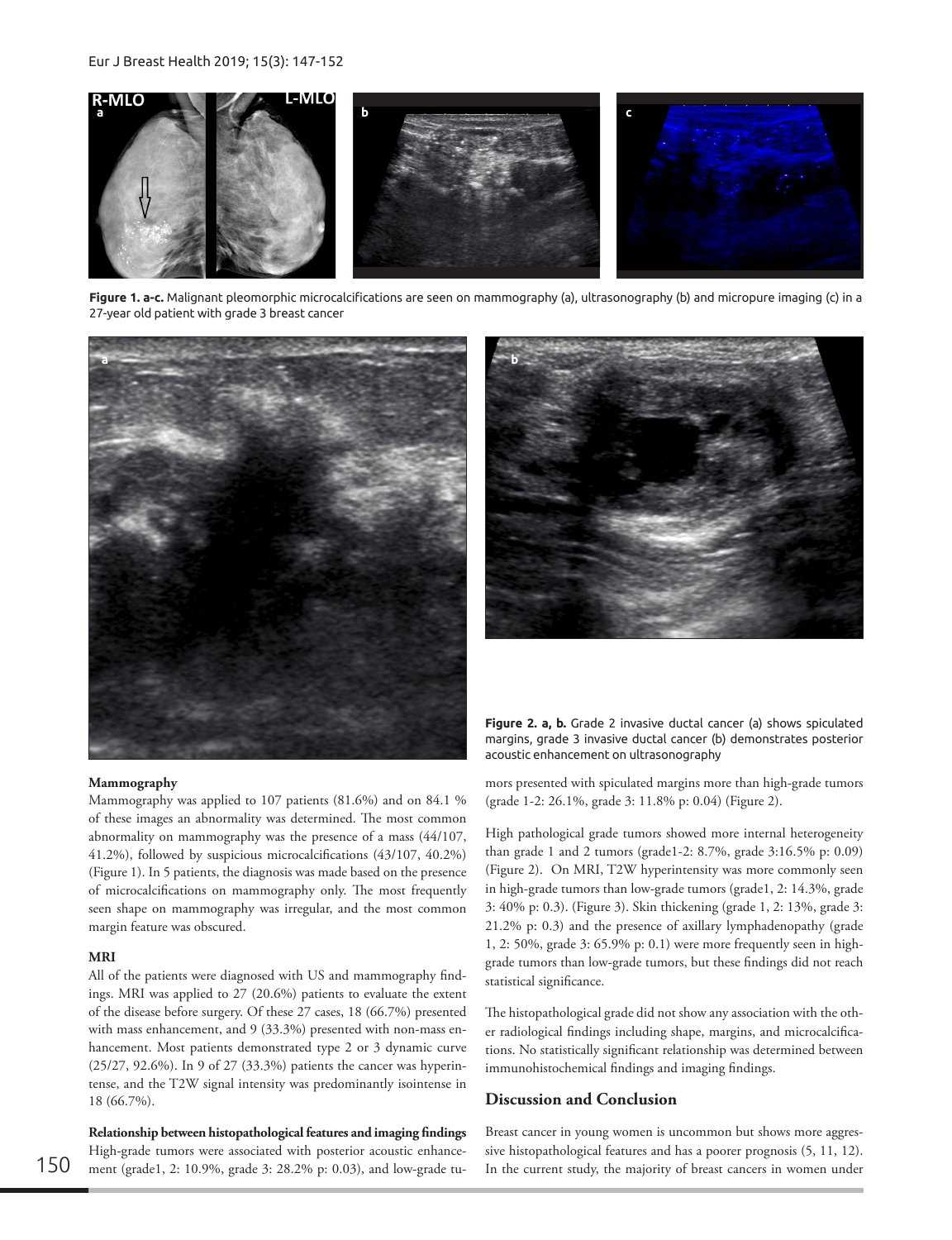

**Figure 3. a-c.** Imaging findings are shown of a 26-year old patient with grade 3 invasive ductal carcinoma. Mediolateral and craniocaudal mammography images (a) demonstrate round shape, ultrasonography image (b) shows internal heterogeneity and posterior acoustic enhancement and magnetic resonance image (c) indicates T2W hyperintensity

40 years old presented symptomatically especially with a palpable mass and more than half of the patients had axillary lymphadenopathy on US at the time of diagnosis. With the exception of the high-risk group, young women are not included in breast screening programs. The reason for a poorer prognosis may be a late diagnosis and axillary or distant metastasis at diagnosis. However, several studies have shown that breast cancer in young women has a higher percentage of negative ER and PR receptors, higher lymphovascular invasion, grade and expression of proliferation markers including KI-67 and cyclins (12-14). Similar to a previous study, the findings of the current study showed that breast cancer in women under 40 years old was associated with a higher histological grade (6).

Radiological diagnosis of breast cancer in young women is more challenging compared to older counterparts. Most medical associations recommend annual breast cancer screening starting at the age of 40 years old for women at average risk. Mammography is the main modality for breast cancer screening (9, 15). Breast density can hide breast cancer and therefore mammography sensitivity is decreased in young women because of the higher breast tissue density (16). Due to the higher density, overdiagnosis and accumulation of radiation in young women, ultrasonography is the primary modality for the diagnosis of breast cancer. In the current study, ultrasonography was performed on all patients and with the exception of 5 patients, there was an abnormality in all patients. Of the patients who underwent mammography, an abnormality was detected in 84.1%. Moreover, 5 patients who could not be diagnosed by US were diagnosed by mammography. On mammography the most common findings of tumors were microcalcifications and mass. The shape of the masses was usually irregular, which was consistent with the findings of previous studies (6, 17). The predominant margin features were microlobulated-angulated on US and obscured in mammography. In contrast to the current study, Bullier et al. (17) found a predominance of spiculated margins in women with breast cancer aged <40 years. The lower rate of spiculated margins in the current study could be attributed to the higher percentage of high-grade tumors.

Magnetic Resonance Imaging was performed on patients for evaluation of the extent of cancer before breast cancer conserving surgery. Most patients showed mass enhancement, T2 isointensity and type 2 or 3 dynamic curves similar to the results of previous studies (6, 17, 18). Dynamic curves (92.6 % of patients have type 2/3 curves) in particular could help the radiologist in the diagnosis of breast cancer in young women whose diagnosis can be more challenging than in an older population.

The association between radiological findings and histological grade was also investigated. High-grade tumors were related to posterior acoustic enhancement, while low-grade tumors were related to spiculated margins. Moreover, on MRI T2W, hyperintesity was more commonly seen in high-grade tumors than in low-grade tumors, but this finding could not reach statistical significance probably due to the low number of patients with MRI findings. The results of previous studies supported the current study findings and it has been reported that high-grade and triple negative tumors can mimic benign lesions with circumscribed margins and posterior enhancement (17, 19). Highgrade tumors are known to demonstrate higher cellularity and necrosis, which could be the reason for the internal heterogeneity, posterior acoustic enhancement and T2W hyperintensity. However, low-grade tumors usually show higher stromal reaction and desmoplasia which may cause spiculated margins (17, 20, 21). Women under 40 years old show a diverse distribution of histological grades, as 64.8% of our patients had higher grade tumor. Therefore, due to the different imaging findings of high-grade tumors, breast cancer under 40 years old can show distinct radiological findings from their older counterparts.

There were some limitations of the current study. The major limitation was the retrospective design. Second, the number of patients evaluated with MRI was low and this may have caused the lack of statistical significance. Finally, although the immunohistochemical findings were investigated, molecular subtypes could not be evaluated due to the lack of Ki 67 data in some patients.

In conclusion, breast cancer in women under 40 years old usually presents with a self-detected palpable mass and can show different imaging findings including posterior enhancement, T2W hyperintensity and less spiculated margins due to a higher histological grade. US is the main modality for diagnosis of breast cancer in young women, but mammography and MRI can help both diagnosis and evaluation of the extent of the disease. Awareness of imaging and clinicopathological findings of breast cancer in young women helps the radiologist to make an early and accurate diagnosis, and the clinician to provide the correct treatment.

**Ethics Committee Approval:** Ethics committee approval was received for this study from the Ethics Committee of Hacettepe University School of Medicine.

**Informed Consent:** Informed consent was not received due to the retrospective nature of the study.

**Peer-review:** Externally peer-reviewed. 151